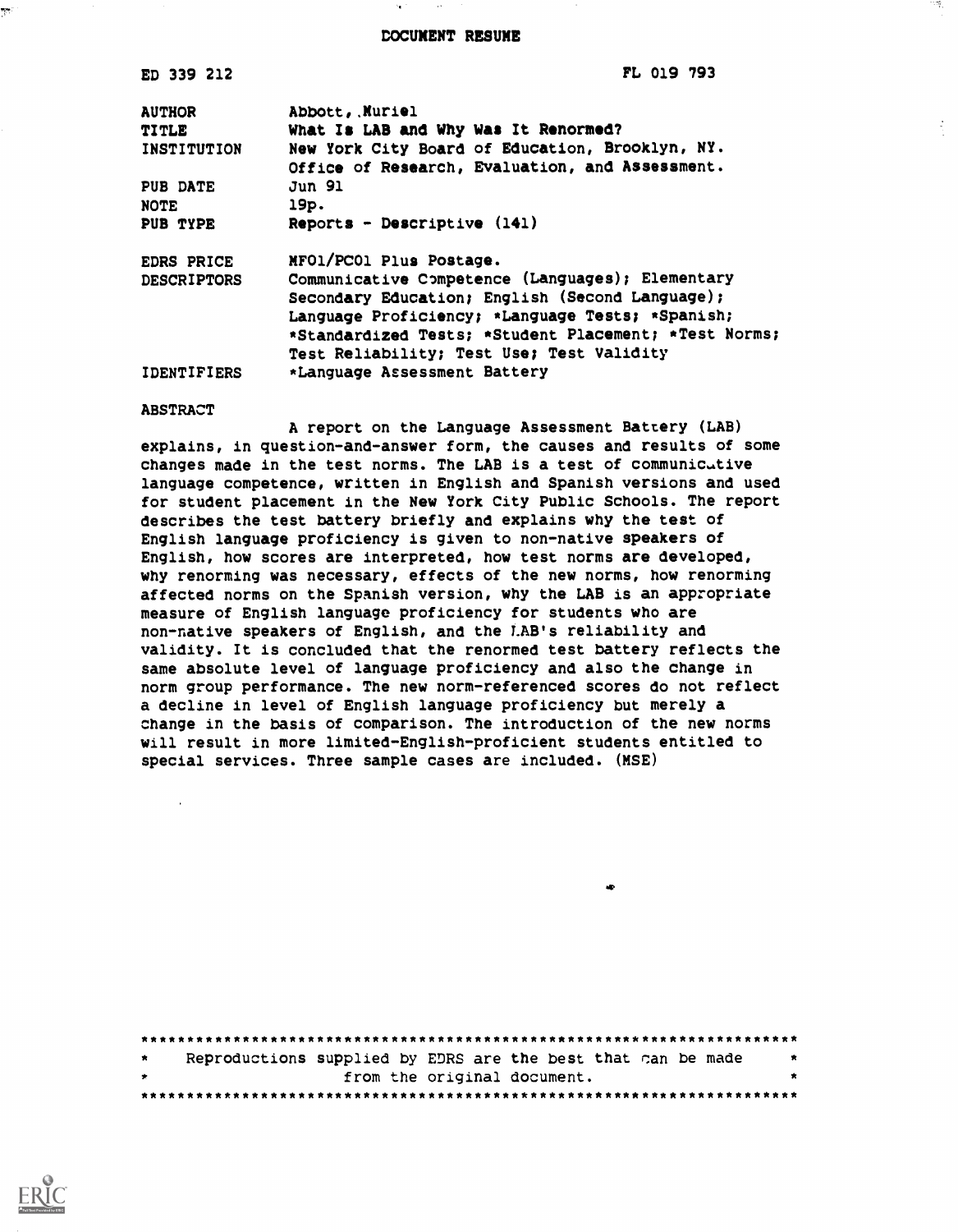# OREA REPORT

# WHAT IS LAB AND WHY WAS IT RENORMED?

"PERMISSION TO REPRODUCE THIS<br>MATERIAL HAS BEEN GRANTED BY

TO THE EDUCATIONAL RESOURCES INFORMATION CENTER (ERIC)."

June 1991

U.S. DEPARTMENT OF EDUCATION Orrice or Education& Research and improvement

EDUCATIONAL RESOURCES INFORMATION<br>CENTER (ERIC)

CENTER (ERIC)<br>Mithis document has been reproduced as<br>Received from the person or organization originating it

C Minor changes have been made to improve.<br>- reproduction quality

Points of view or opinions stated in this docul<br>ment ido, not inecessarily irepresent official<br>OERI position or policy



## New York City Public Schools

Joseph A. Fernandez Chancellor



 $\Delta_{\rm eff}$ 



 $F2019793$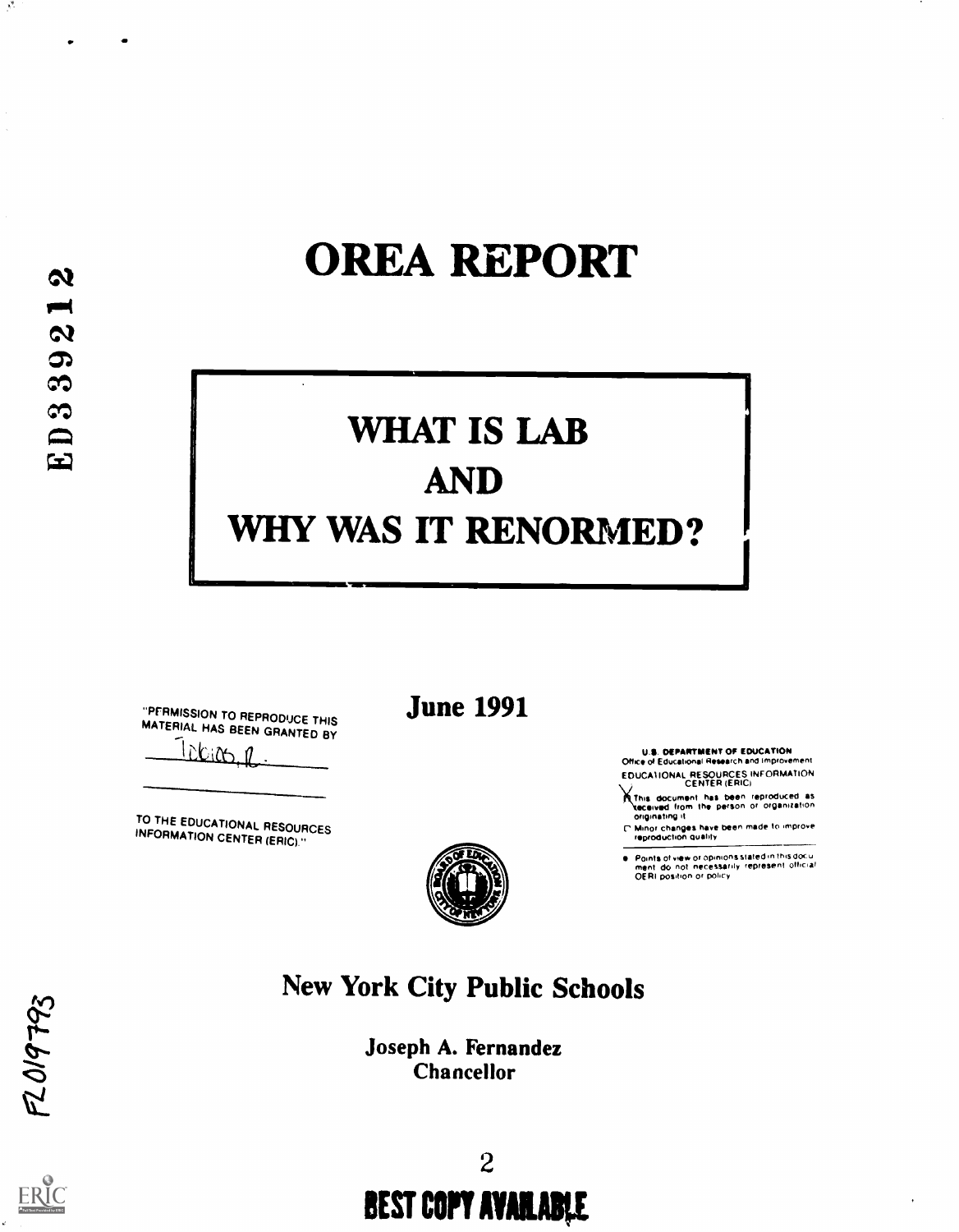

感

## NEW YORK CITY BOARD OF EDUCATION

Gwendolyn C. Baker President

Irene H. Impellizzeri Vice President

Carol A. Grosser Wesffna L Matthews Michael J. Petrides<br>Luis O. Reyes Ninfa Segarra<br>Members

Joseph A Fernandez **Chancellor** 

ROBIN WILLNER EXECUTIVE DIRECTOR DIVISION OF STRATEGIC PLANNING/ RESEARCH AND DEVELOPKENT

It is the policy of the New York City Board of Education not to discriminate on the basis of race, color, creed, religion, national origin,<br>age, handicapping condition, marital status, sexual orientation, or sex in its edu Nestield, Director. Office of Equal Opportunity. 110 Livingston Street. Room 601. Brooklyn. New York 11201: or to the Director. Office for Civil Rights, United States Department of Education, 26 Federal Plaza, Room 33-130. New York, New York 10278.

7/3/90



 $\mathbf{v}$  sets

3

 $\frac{1}{2}$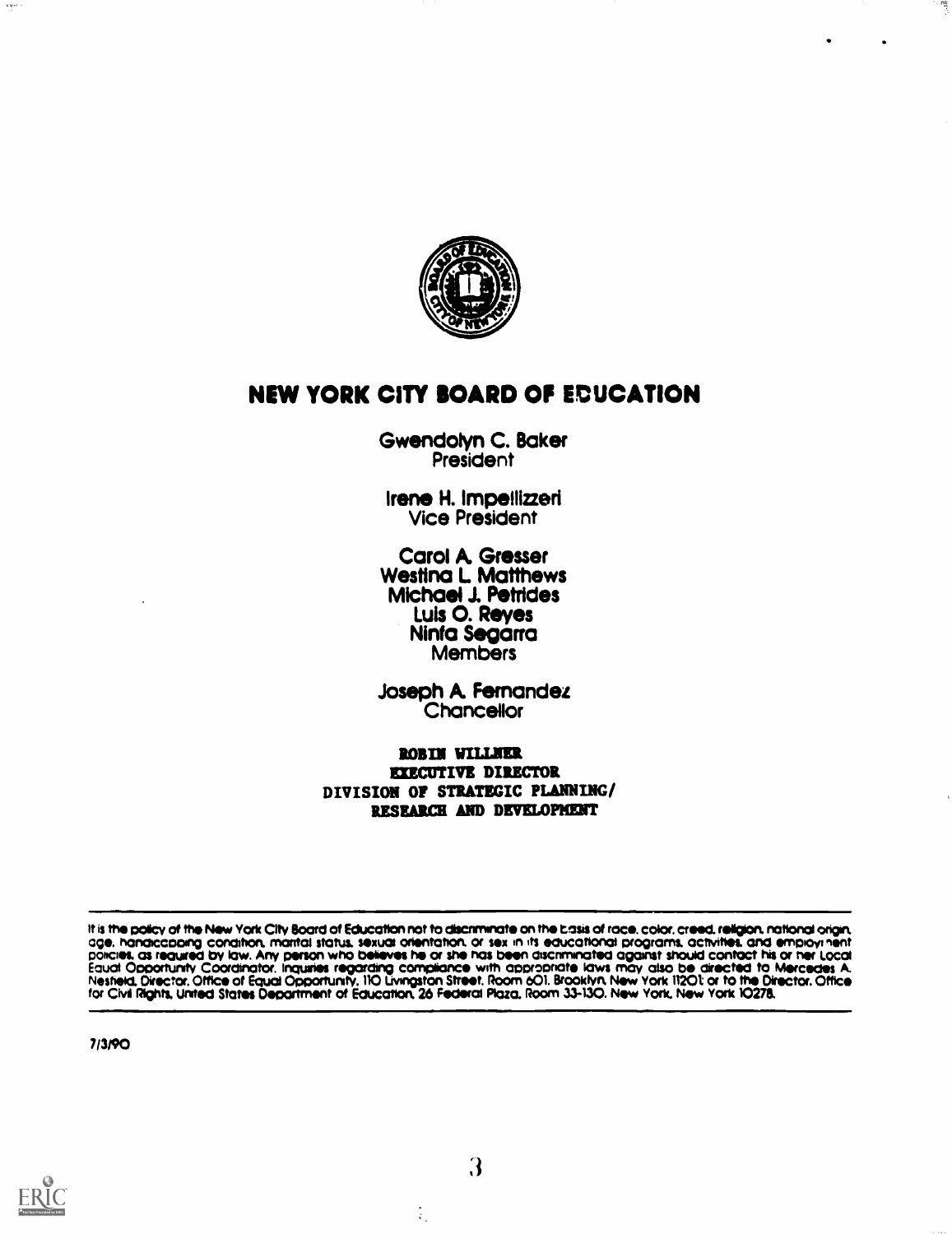## ACKNOWLEDGEMENTS

This report was prepared by the Test Development Section of the Office of Research, Evaluation, and Assessment. The report was written by Muriel Abbott.



 $\epsilon_{\rm g}$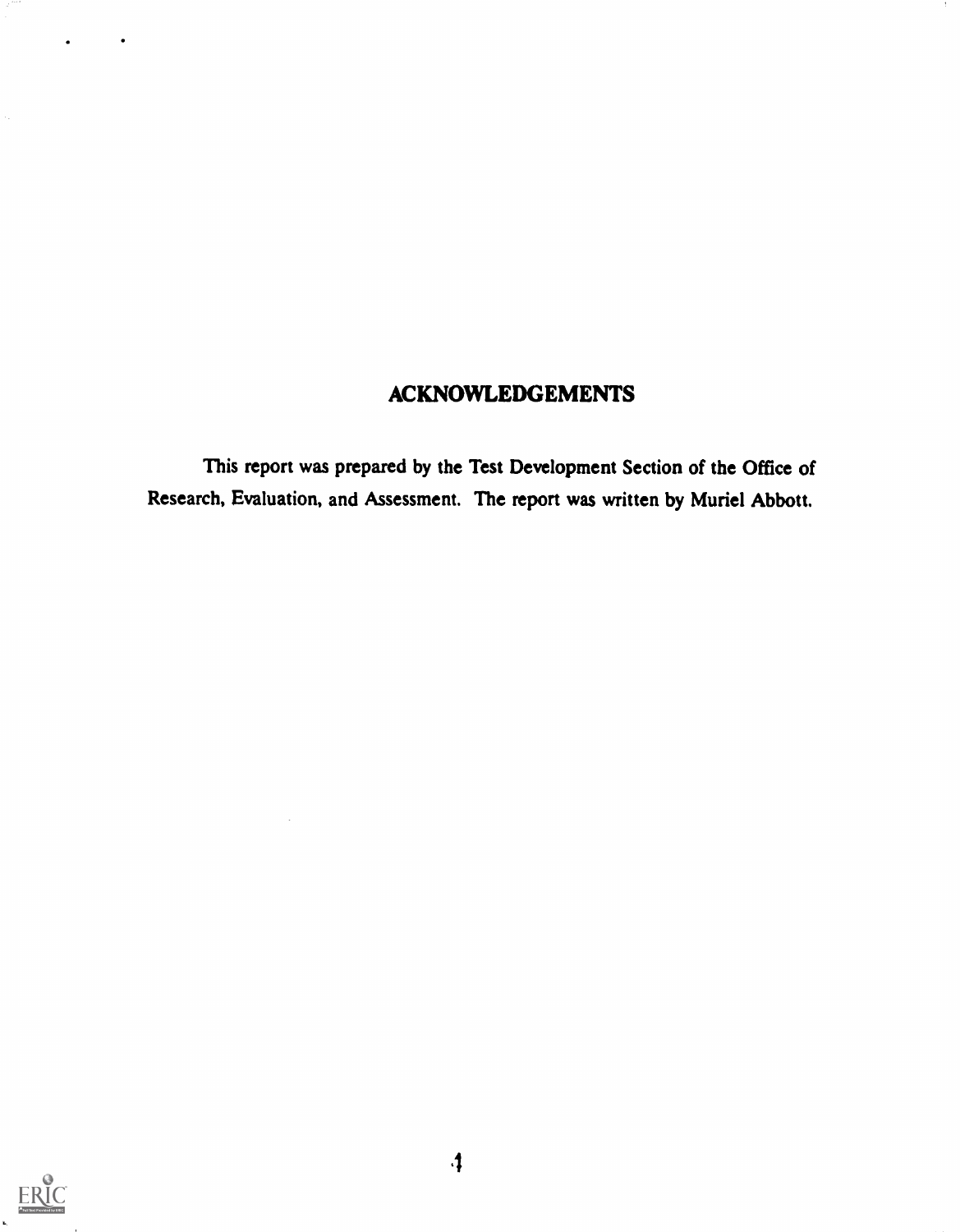## WHAT IS LAB AND WHY WAS IT RENORMED?

#### What is the Language Assessment Battery (LAB)?

LAB is a measure of language proficiency. There are English and Spanish versions. In LAB, language proficiency is defined as communicative competence; that is, the ability to convey and receive information through oral and written language. Within this context, LAB takes into consideration both academic and social language and aims at presenting tasks in the context of normal language usage. The ability to receive information is measured through the assessment of listening and reading skills, while the ability to convey information is measured through the assessment of speaking and writing skills. It is recognized that writing, as measured by LAB, is not a writing sample, but rather is a measure of elements of language usage that are essential to good writing: for example, correct use of parts of speech in context and recognition of good sentence construction.

#### Why is a test of English-language proficiency given to non-native speakers of English?

A test of English-language proficiency is given to non-native speakers of English for two purposes. The first purpose is for placement in appropriate instructional programs. It is important to identify those students whose level of English proficiency is such that they probably will not be successful academically without support services and who are, therefore, classified as limited-English-proficient (LEP). Students so identified are legally entitled to bilingual and English-as-a



1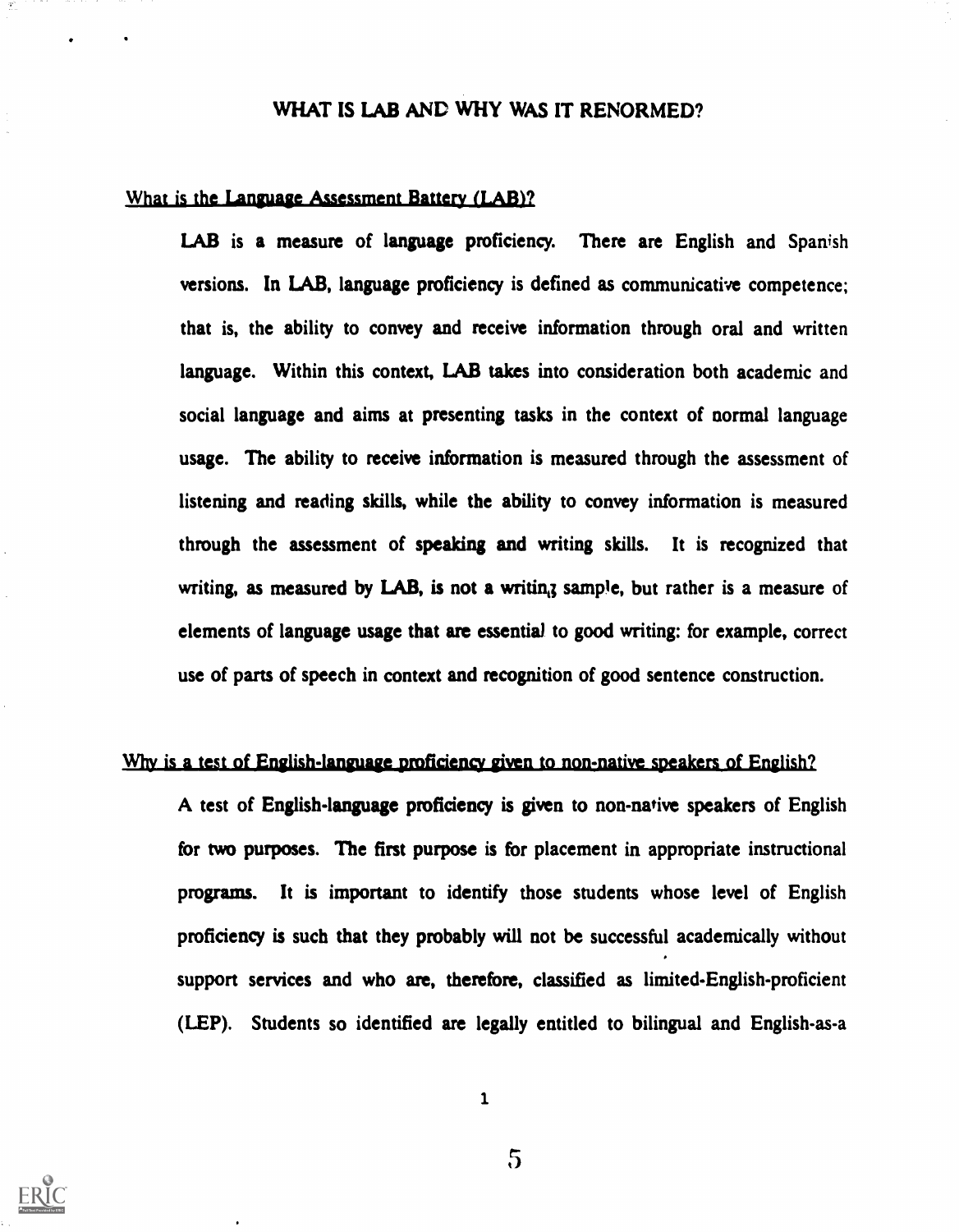second-language (ESL) instructional programs and support services that are more appropriate for their academic success. The second purpose is evaluation of the progress of entitled LEP students through these entitlement programs. The two purposes, individual LEP student placement and program evaluation, both require an instrument that measures differences in the level of English-language proficiency. Since LAB yields such measures, it can be used for both purposes.

#### How are scores on LAB interpreted?

Academic tests are concerned both with what a student knows and with how what he knows compares with what some defined group knows. LAB raw scores measure what a student knows; that is, how much language proficiency he has. That, of course, is of interest, but it is also necessary to know if that amount of language proficiency is enough for placement in a "non-entitlement class"; that is a "regular" all-English class without native language or ESL instructional support. For this purpose norm-referenced scores are used. In LAB the norm-referenced scores us gree percentile ranks and normal curve equivalents (NCEs). The norm or comparison group, consists of native speakers of English because one wants to know how well a non-native English-speaking student's English-language proficiency compares with that of native-English-speaking students. A spring total test raw score of 61 in grade 3 reflects how much language proficiency a student has, but the corresponding percentile rank score of 16 indicates that based

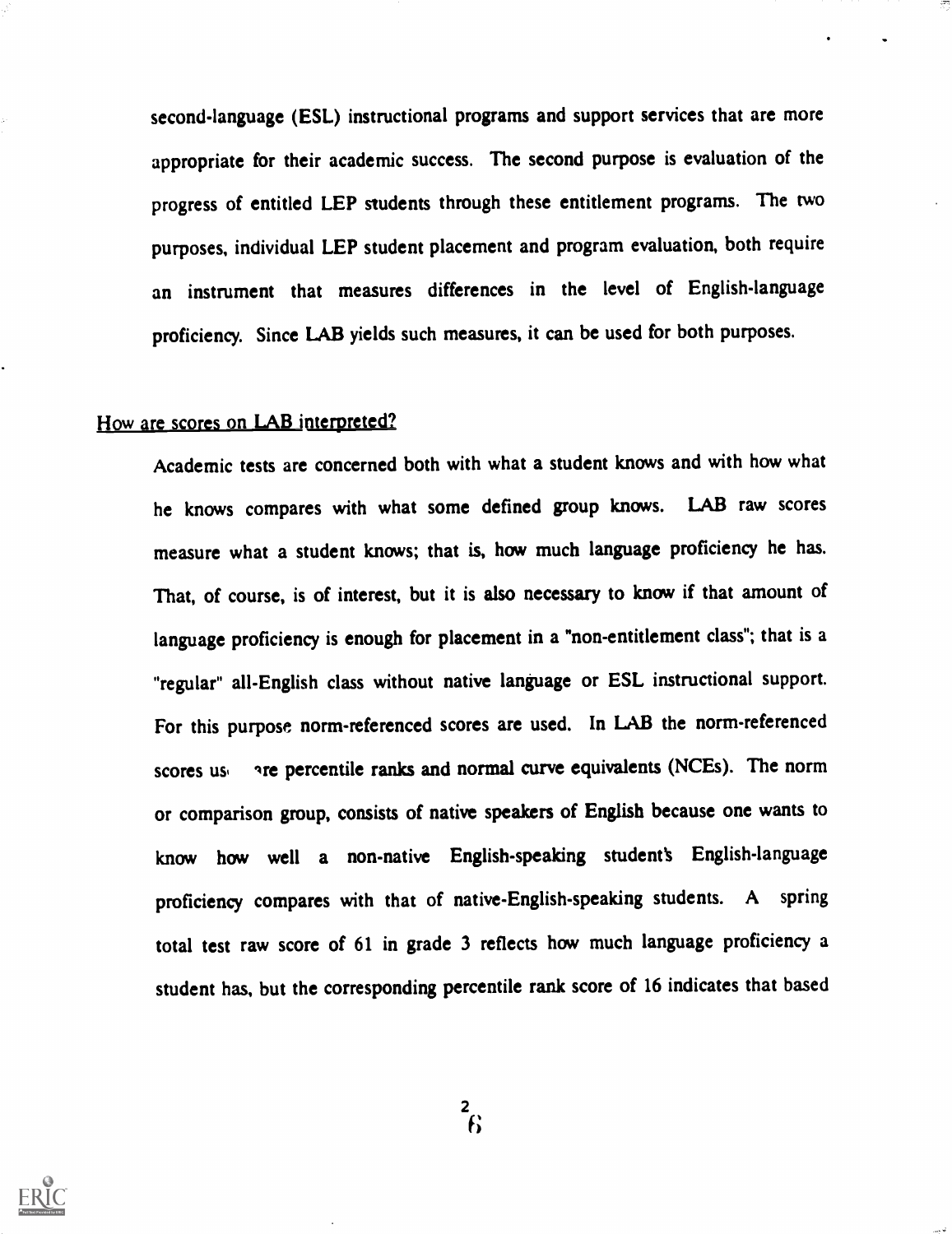on the 1989-90 norms, 16 percent of native speakers of English had spring total test raw scores at or below 61.

#### How are norms developed?

Z∰

At each grade, a sample representative of the population of interest, such as native speakers of English, is selected. The test is administered to the sample. The scores obtained by students at each grade are then assembled into a cumulative frequency distribution so that the percent of students who scored at or below each raw score point can be identified.

## Why was it necessary to renorm LAB?

The content of LAB has not changed. A total test raw score of 61 in spring of grade 3 still represents the same level of language proficiency. As norms age it becomes increasingly risky to base important decisions upon them. This is because the performance of the reference population tends to change over time. Therefore, norms need to be updated periodically. Since the early 1980's when LAB was normed, there has been improvement nationally in performance in language arts as reported by many test publishers. For example, two years ago, the Degrees of Reading Power (DRP) was renormed to reflec. these changes in performance by the reference population (i.e. students in grades 2-10 nationwide). This situation exists also in the case of LAB. In order to know if a student's level of language proficiency is such that he probably will be successful without



3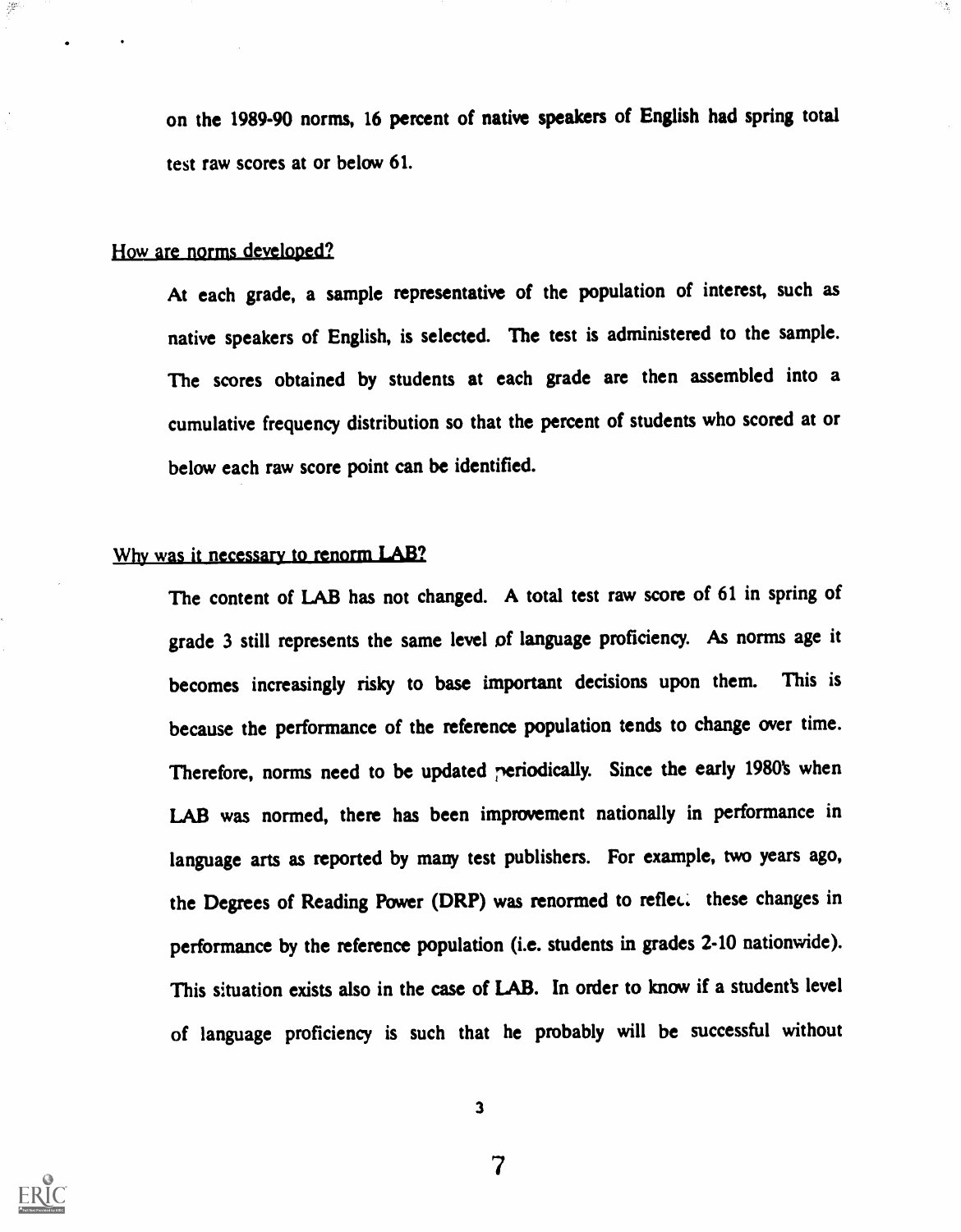bilingual/ESL services, his level of performance in language proficiency must be compared with that of the native speakers of English who are in the nonentitlement classes today. Until spring 1991, however, the student's current performance was being interpreted in terms of the norm group performance in 1981-82. This leads to inappropriate placement decisions. Placement decisions are more appropriately based on interpretation of a student's performance today in terms of up-to-date norms.

#### What is the effect of the new 1989-90 norms?

Again there is the issue of what or how much a student knows versus how what he knows compares with that of the norm group. Because the content of LAB has not changed, raw scores still represent the same absolute level of language proficiency. Only the performance of the norm group has changed. This however, affects the interpretation of the raw score. Because of the improved performance of the norm group the same amount of English language proficiency as reflected in the same raw score will result in a lower percentile rank score; a greater percentage of the 1989-90 norm group had scores above a particular raw score than did the 1981-82 norm group. This situation has implications both for the interpretation of an individual student's score and for the effect of this interpretation upon the number of students citywide who are identified as "LEP" and entitled to bilingual/ESL programs.



 $\bf{8}$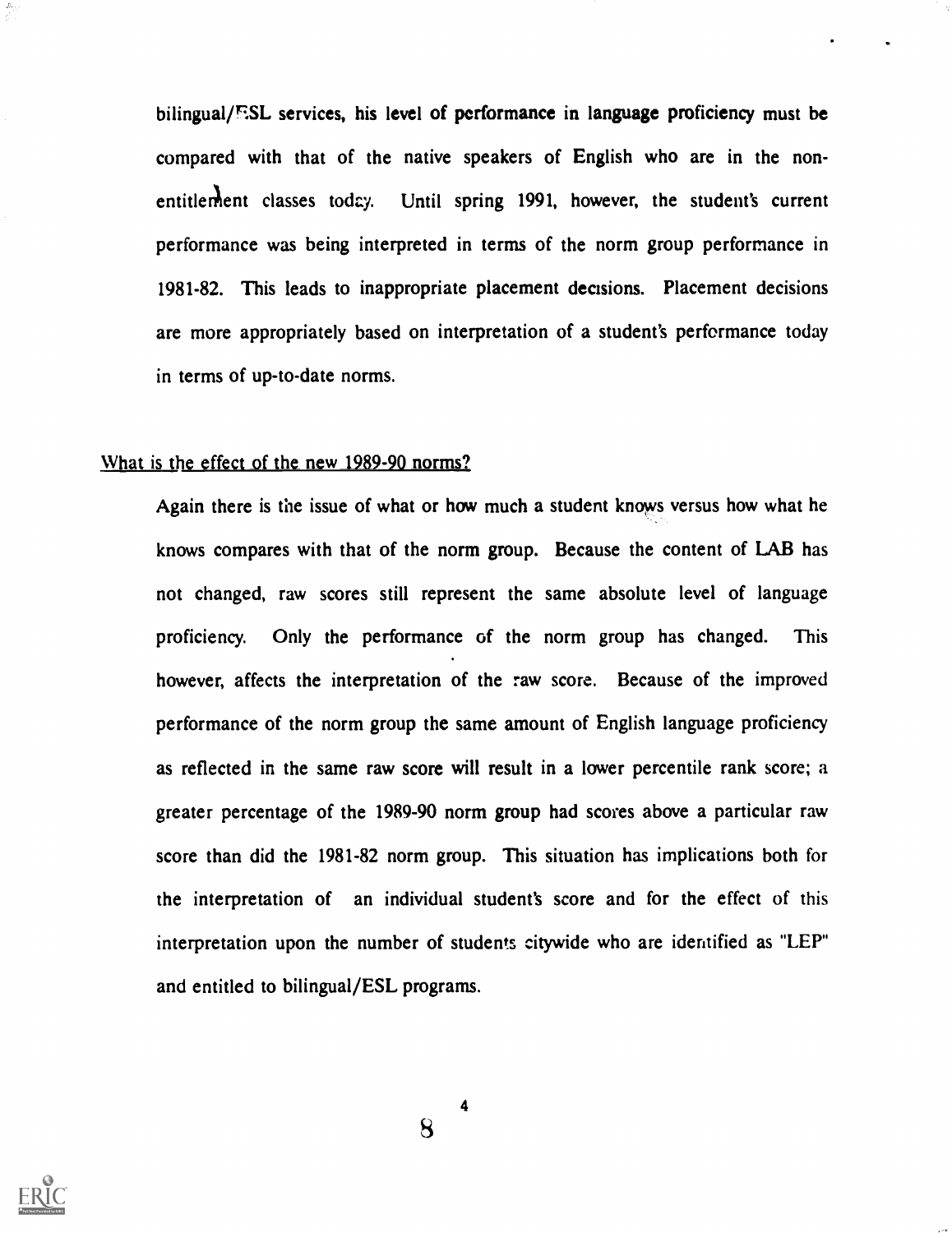Originally the criterion for entitlement scrvices was set by the Aspira Consent Decree at the total test raw score corresponding to the  $20<sup>th</sup>$  percentile based upon the 1981-82 native-speakers-of-English norms. By 1988, largely as a result of the improved performance by native English speakers, this criterion resulted in students exiting from entitlement programs who all too often fail to perform successfully in non-entitlement classes. Also many new entrants into the New York City Public Schools who needed bilingual/ESL programs were not assigned to them. Therefore, beginning with the 1989-90 school year the New York City Board of Education mandated an upward revision in. the entitlement criterion score to the total test raw score corresponding to the 40<sup>th</sup> percentile on the 1981-82 native speakers of English norms. This criterion was then applied in spring 1991 to the new 1989-90 norms, but the  $40<sup>th</sup>$  percentile on the 1989-90 norms corresponds to a higher raw score than on the 1981-82 norms.

For individual students this means that although a student's level of Englishlanguage proficiency may be the same, it may no longer be sufficient to exit from an entitlement program. It also means that for some students whose level of English language proficiency formerly was between the  $20<sup>th</sup>$  and  $40<sup>th</sup>$  percentiles that level may now be below the  $20<sup>th</sup>$  percentile.

Citywide, because the  $40<sup>th</sup>$  percentile on the 1989-90 norms represents a higher level of performance, more students are identified as entitled to bilingual/ESL



 $\frac{1}{2}$ 

5

 $\mathbf{Q}$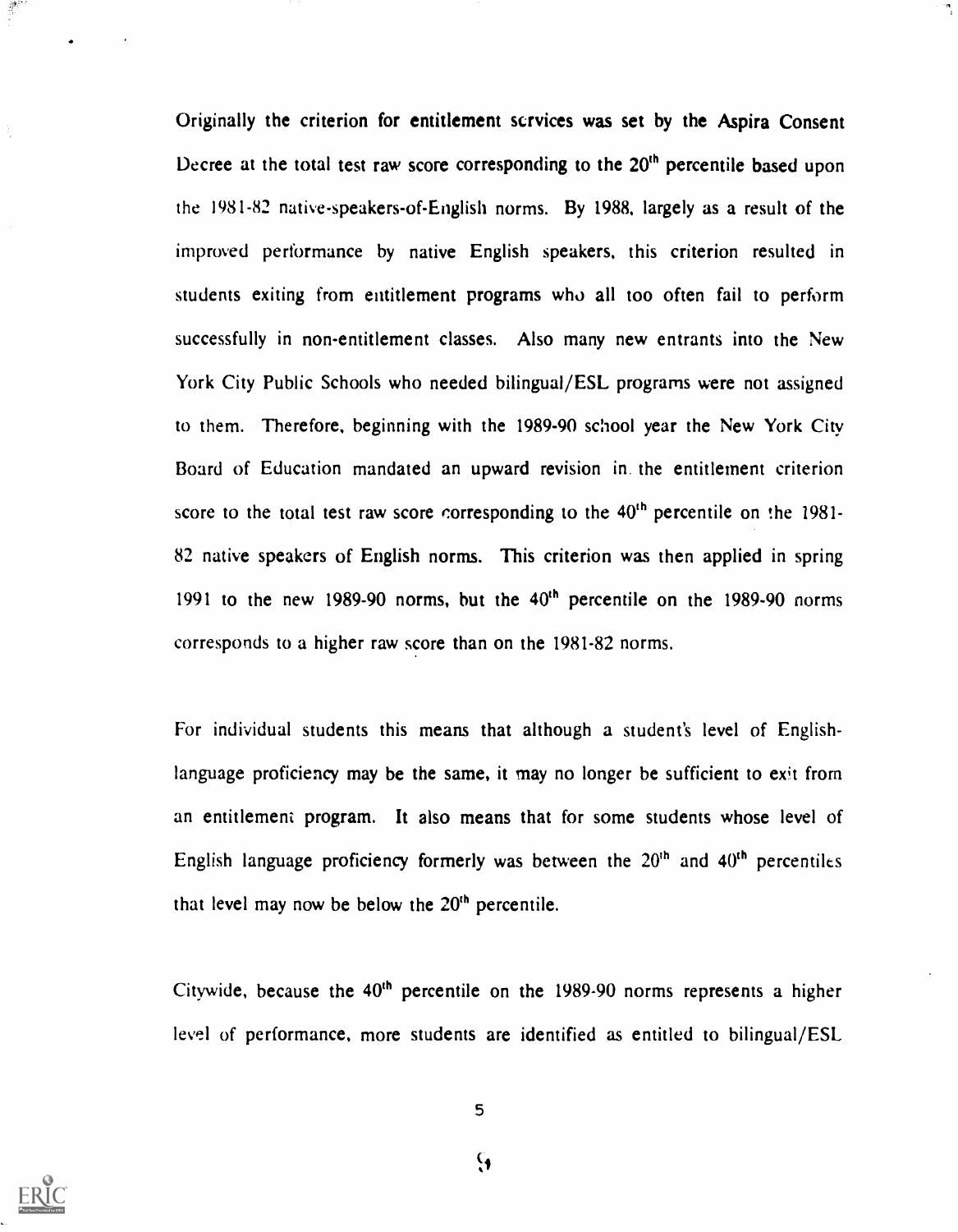services. The increased numbers of entitled LEP students resulting from the new norms is augmented by increased numbers of immigrants who are new entrants into the New York City Public Schools. Citywide, also, as a result of the new norms, there has been not only an increase in the total number of students identified as entitled, but also an increased proportion of those preforming below the  $20<sup>th</sup>$  percentile while the proportion scoring between the  $20<sup>th</sup>$  and  $40<sup>th</sup>$ percentiles has decreased.

### How did the renorming affect the norms on the Spanish version?

The Spanish version of LAB was designed to measure the Spanish language proficiency of native speakers of Spanish. It is used in New York City primarily to indicate language of dominance: Spanish or English. The Spanish version is not a translation of the English version but was developed concurrently with the English version and was designed to be comparable to it. The Spanish norms were based upon a selected sample of native-Spanish speakers in the New York City Public Schools. The native-speakers-of-Spanish norms are somewhat less difficult than are the native-speakers-of- English norms. Because of their exposure to an English-speaking environment, their Spanish was presumed to be somewhat less proficient than that of native speakers of English in New York City. The reverse of this situation would be expected in a country where Spanish is the native language.



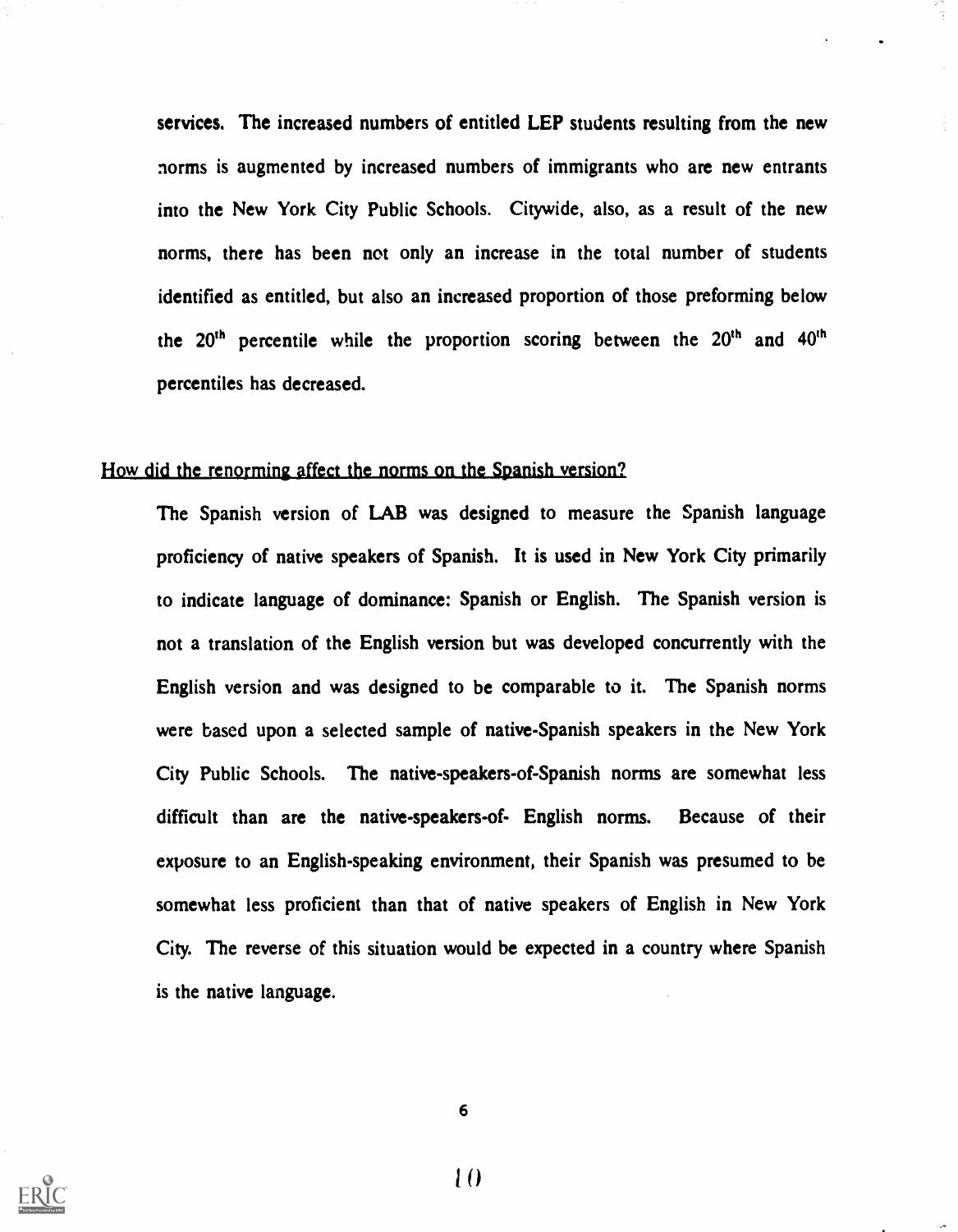Just as the English-language proficiency of native speakers of English improved from 1981-82 to 1989-90, so did the Spanish-language proficiency improve for native speakers of Spanish. Again, a particular raw score in 1989-90 still represents the same absolute level of Spanish-language proficiency as in 1989-90. However, because of the improved performance of the Spanish norm group, this same raw score results in a lower percentile rank score. In other words a greater percentage of the 1989-90 norm group had scores above that particular raw score than did the 1981-82 norm grcup. Just as it is important to interpret the Englishlanguage proficiency of today's students in terms of up-to-date native-speakers-of-English norms, so is it important to interpret the Spanish-language proficiency of today's students in terms of up-to-date native-speakers-of-Spanish norms.

## Why is LAB an appropriate measure of English-language proficiency for students who are non-native speakers of English?

LAB was designed specifically for non-native speakers of English. Most measures of English-language proficiency have been designed for native English speakers. Because of this approach the difficulty of LAB is more appropriate for non-native English speakers. It was designed to be of average difficulty for these students with a within-level p-value of 50-60 for a fall administration. This means it has an appropriate range of difficulty for them. Appropriate difficulty level is conducive to more reliable measurement. Of course, a test of English language proficiency that is of average difficulty for non-native speakers of English will be very easy for native English speakers. This situation means that scores for limited-English-

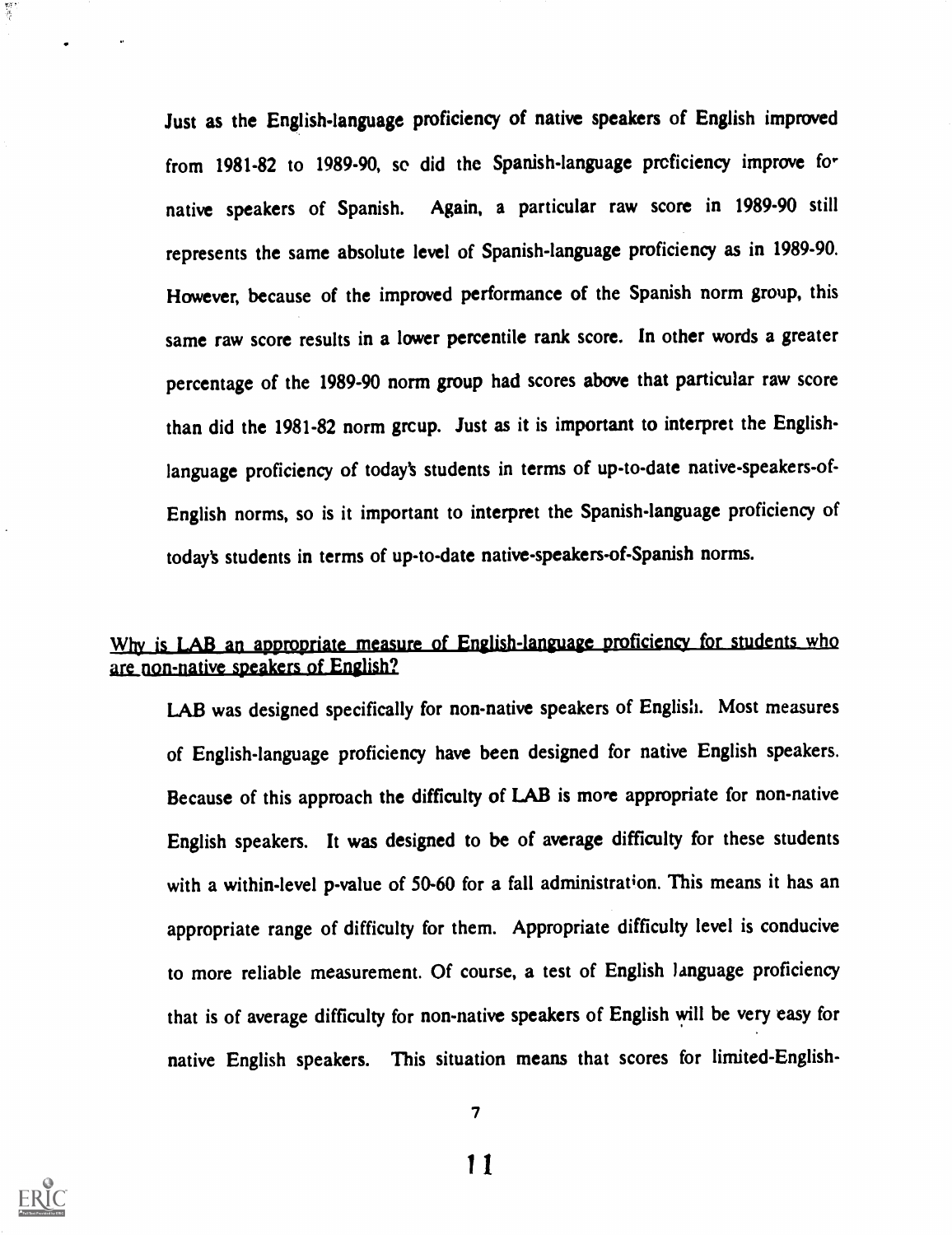proficient students are more normally distributed than are those for native-English speakers whose score distributions are very skewed: a piling up of high scores. This is not a problem because LAB is given to native-English speakers only for the puroose of developing norms. Other than for norms development, native-English speakers do not take LAB. The difficulty level of LAB or any test should be appropriate for those students who take it.

### Is LAB a reliable instrument?

Reliability is a measure of the extent to which a test consistently measures whatever it is that it does measure. LAB is an extremely reliable test which means that the same results would be obtained with repeated tc:t administrations. (Reliability coefficients  $(KR_{20})$  are in the high .80s for individual subtests and in the .90s for total test.)

## Is LAB a valid measure of English-language proficiency?

The validity of a test is specific to the purpose for which it is to be used and the group about whose performance one wishes to draw inferences. Therefore, there are different kinds of validity. In the case of LAB, content validity is crucial: that is, how well LAB somples from and reflects the objectives of relevant instructional programs. This was assured by reviewing, selecting and measuring curriculum objectives. An objective to test-item match reflects this correspondence.

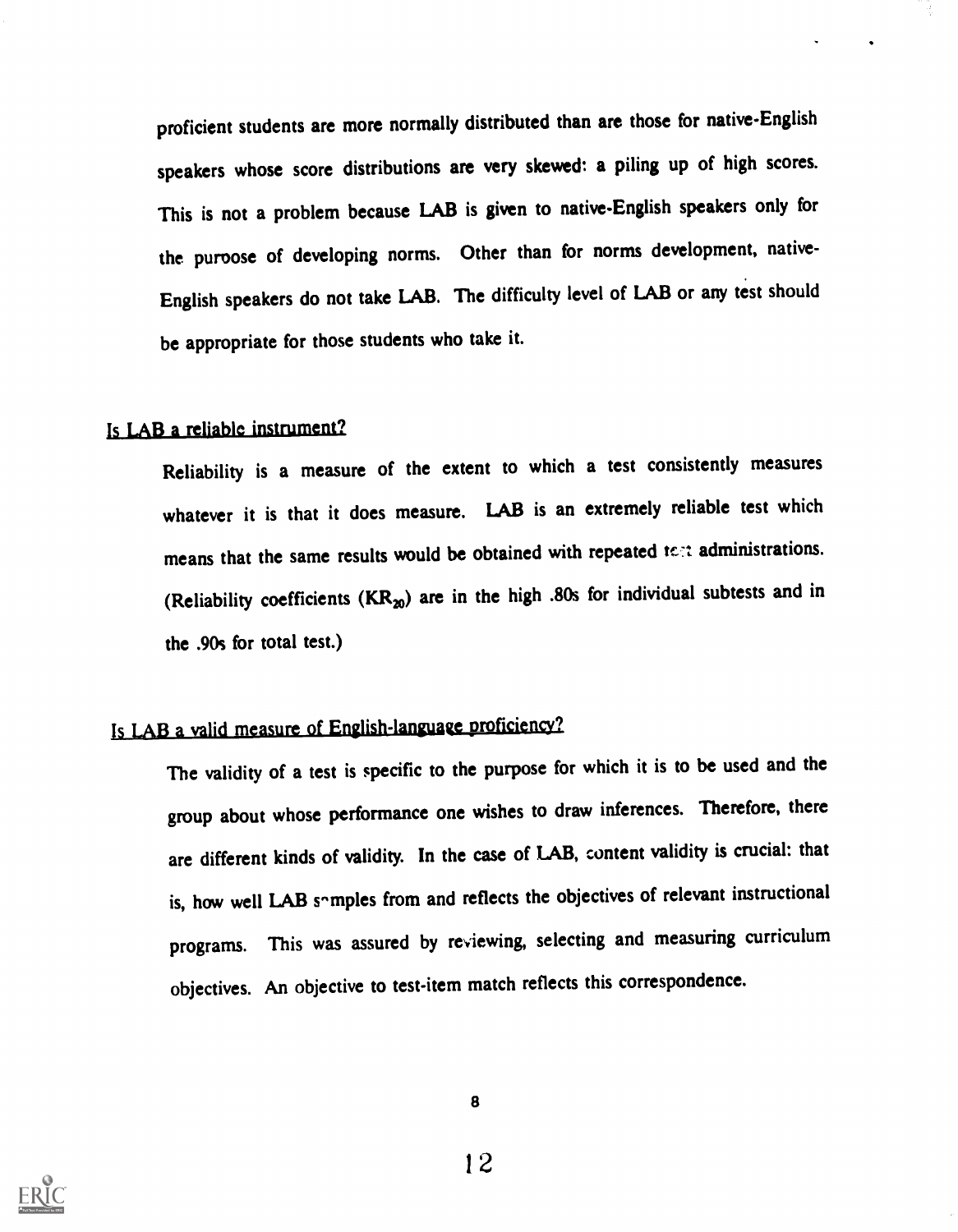Construct validity refers to how well a test reflects some underlying attribute of a student. In the case of LAB this is language proficiency. The possession of increased amounts of language proficiency should be reflected in higher scores. In LAB the within level grade-to-grade decreases in item difficulties reflects increased amounts of English-language proficiency as students progress through the instructional programs.

It is of utmost importance also that a measure of language proficiency perform in the same way for both limited- English-proficient students and native speakers of English if the performances of LEP students are to be interpreted in terms of the performance of a norm group of native speakers of English. This was supported by research that indicated that item difficulties rank order in the same way for both groups; the same items are easy or difficult for both groups.



 $\frac{d\mathbf{y}}{d\mathbf{x}}$ 

l3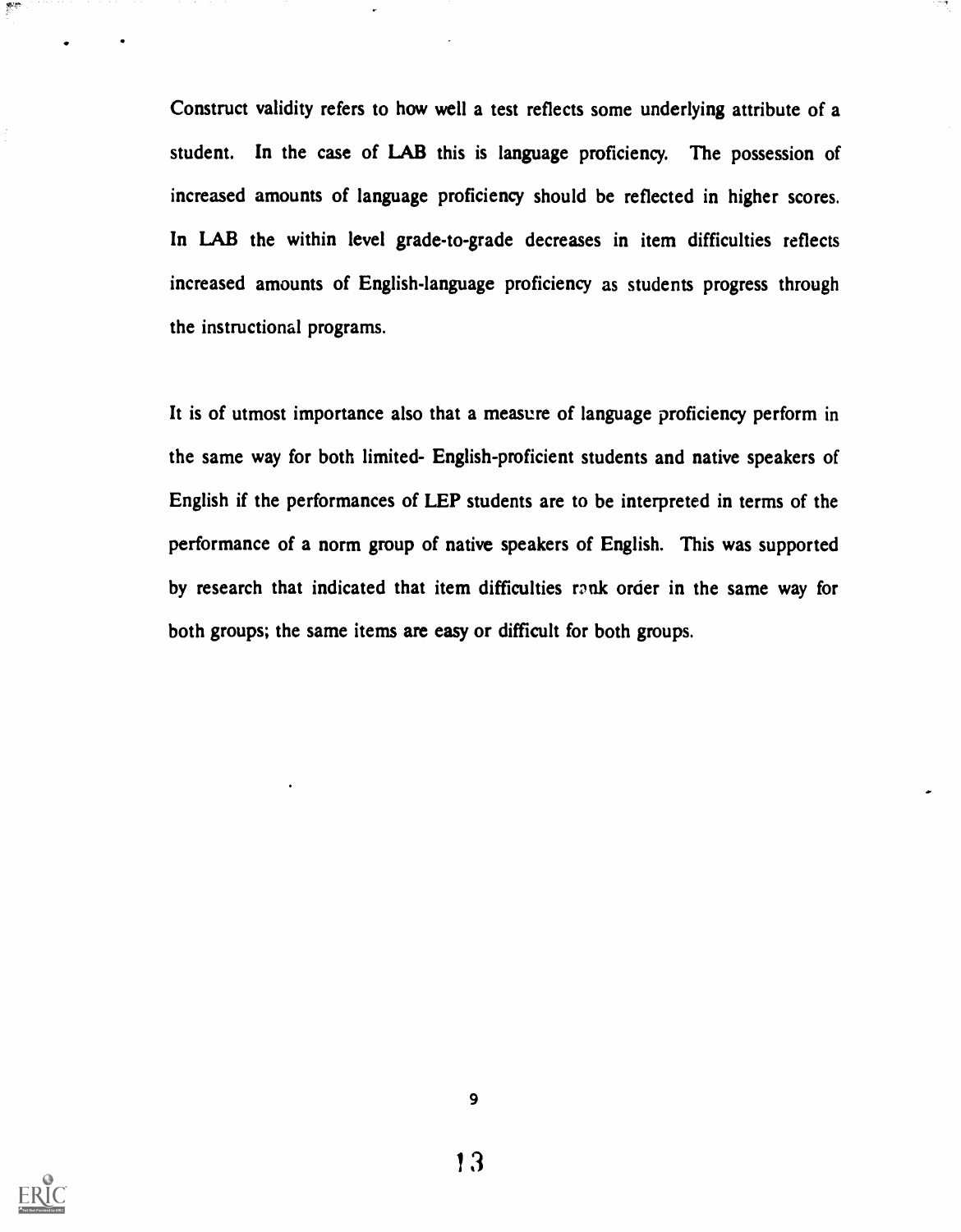## **SUMMARY**

 $\bullet$ 

- A raw score in 1989-90 continues to reflect the same absolute level of language proficiency as that same raw score in 1981-82.
- The new 1989-90 norms reflect the change in the performance of the norm group. Norm-referenced scores are reported as percentile rank scores and Normal Curve Equivalents (NCEs).
	- The drop in norm-referenced scores is the result of using the new norms, a basis of comparison which is tougher. These norm-referenced scores do not reflect a decline in the level of English-language proficiency of nonnative speakers of English, merely that the basis of comparison has changed.
		- The introduction of the new norms will result in an increase in the number of entitled LEP students since a higher raw score is required to reach the mandated total test 40th percentile on native-speakers-of-English norms.

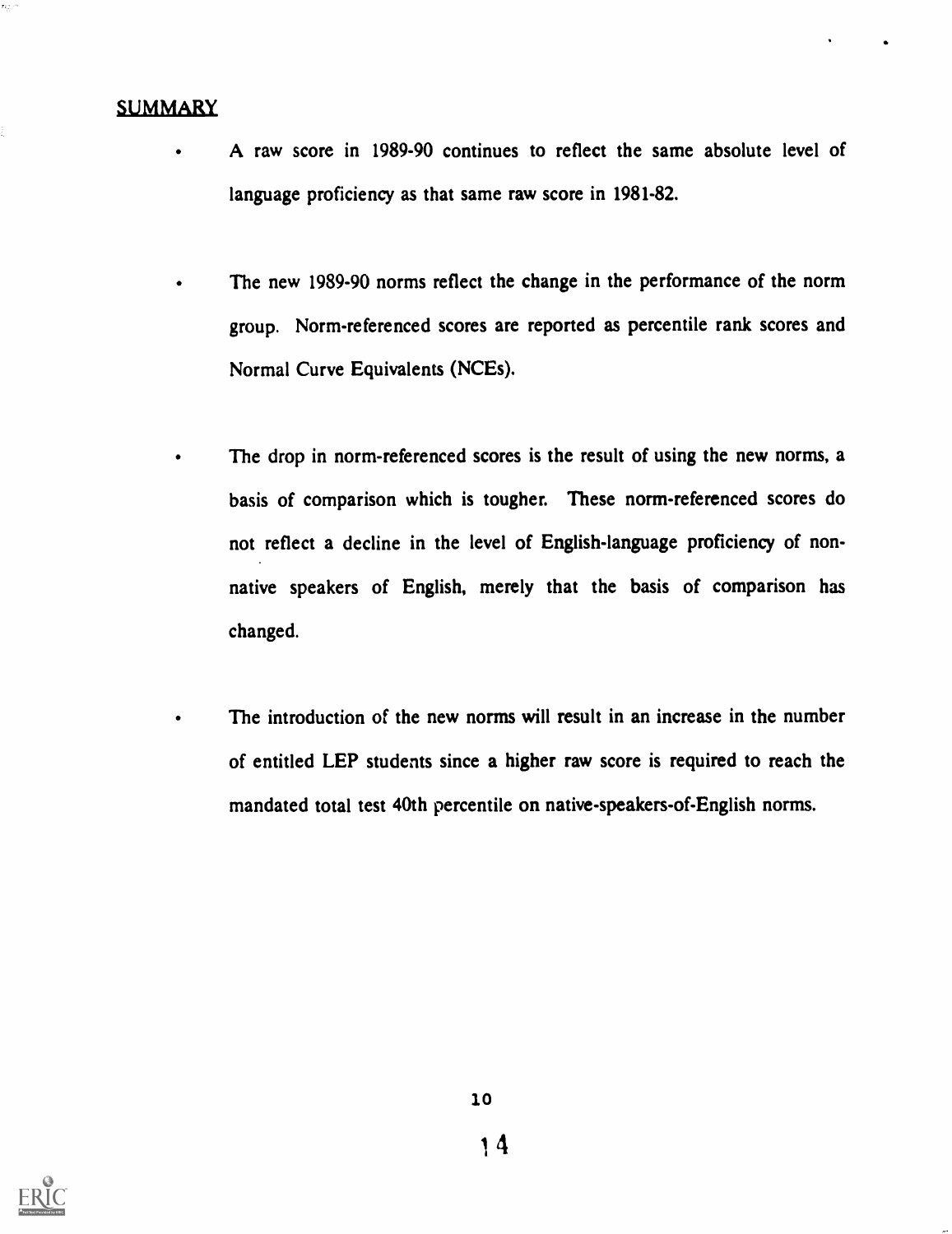## Sample Case  $\#1$ : Change within a level (Level I)

|                           | <b>Total Test</b><br><b>Raw Score</b> |    | Percentile Rank<br>1981-82 1989-90 |
|---------------------------|---------------------------------------|----|------------------------------------|
| Level I Grade 1 Spring 90 | 45                                    | 35 | -25                                |
| Level I Grade ? Spring 91 | 50                                    | 26 | 10                                 |

In the example above, a grade 1 student in spring 1990 had a LAB total test raw score of 45. A raw score of 45 on Level I always represents the same level of English proficiency. However, for the raw score to have meaning, it must have a frame of reference such as the performance of a comparison group - the norm group.

Because test content is the same within a level and because the same level was given at both grades, this student's two raw scores can be compared directly to determine if a gain in proficiency occurred. For example, his LAB total test raw score of 50 in grade 2 can be compared directly with his 45 in grade 1. This comparison shows that he has gained in English proficiency by 5 raw score points. Based on the 1981-82 norms his percentile rank of 35 in grade 1 and 26 in grade 2 shows that his difference in proficiency (gain) between grades 1 and 2 was less than that of 1981-82 norm group. He did as well as or better than 35 percent of the 1981-82 norm group in grade 1 but better than only 26 percent of that group in grade 2. In other words, his raw score gain of 5 points was not sufficient to maintain his position with respect to the norm group. This situation is also true when his performance is interpreted in terms of the 1989-90 norm group.



11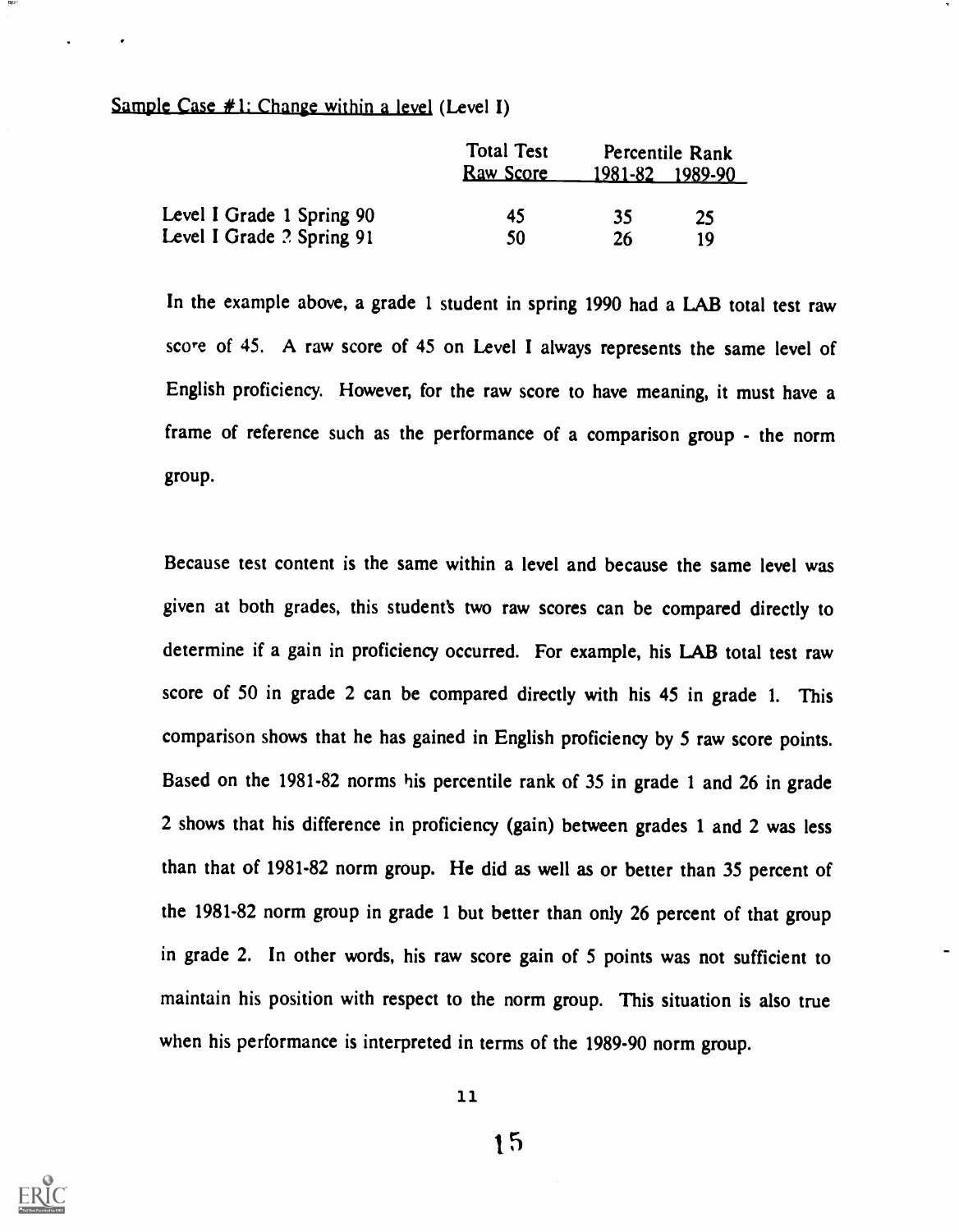His raw score in grade 1 of 45 had a percentile rank of 35 based on the 1981-82 norms and 25 on the 1989-90 norms. Similarly his grade 2 raw score of 50 had a percentile rank of 26 based on the 1981-82 norms and 19 based on the 1989-90 norms. This does not reflect a decline in his absolute level of language proficiency in either grade. The overall drop in percentile rank scores from the 1981-82 norms to the 1989-90 norms (35 to 25 in grade 1 and 26 to 19 in grade 2) is the result of the greatly improved performance of the 1989-90 norm group once that of the 1981-82 norm group.

#### Sample Case #2: Change within a level (Level IV)

|                             | <b>Total Test</b> | Percentile Rank |    |
|-----------------------------|-------------------|-----------------|----|
|                             | <b>Raw Score</b>  | 1981-82 1989-90 |    |
| Level IV Grade 9 Spring 90  | 77                | -23             | 12 |
| Level IV Grade 10 Spring 91 | 90                | 31              | 19 |

In the example above, a grade 9 student in spring 1990 had a LAB total test raw score of 77. A raw score of 77 on Level IV always represents the same level of English proficiency. However, for that raw score to have meaning, it must have a frame of reference such as the performance of a comparison group - the norm group.

Because test content is the same within a level and because the same level was given at both grades, this student's two raw scores can be compared directly to

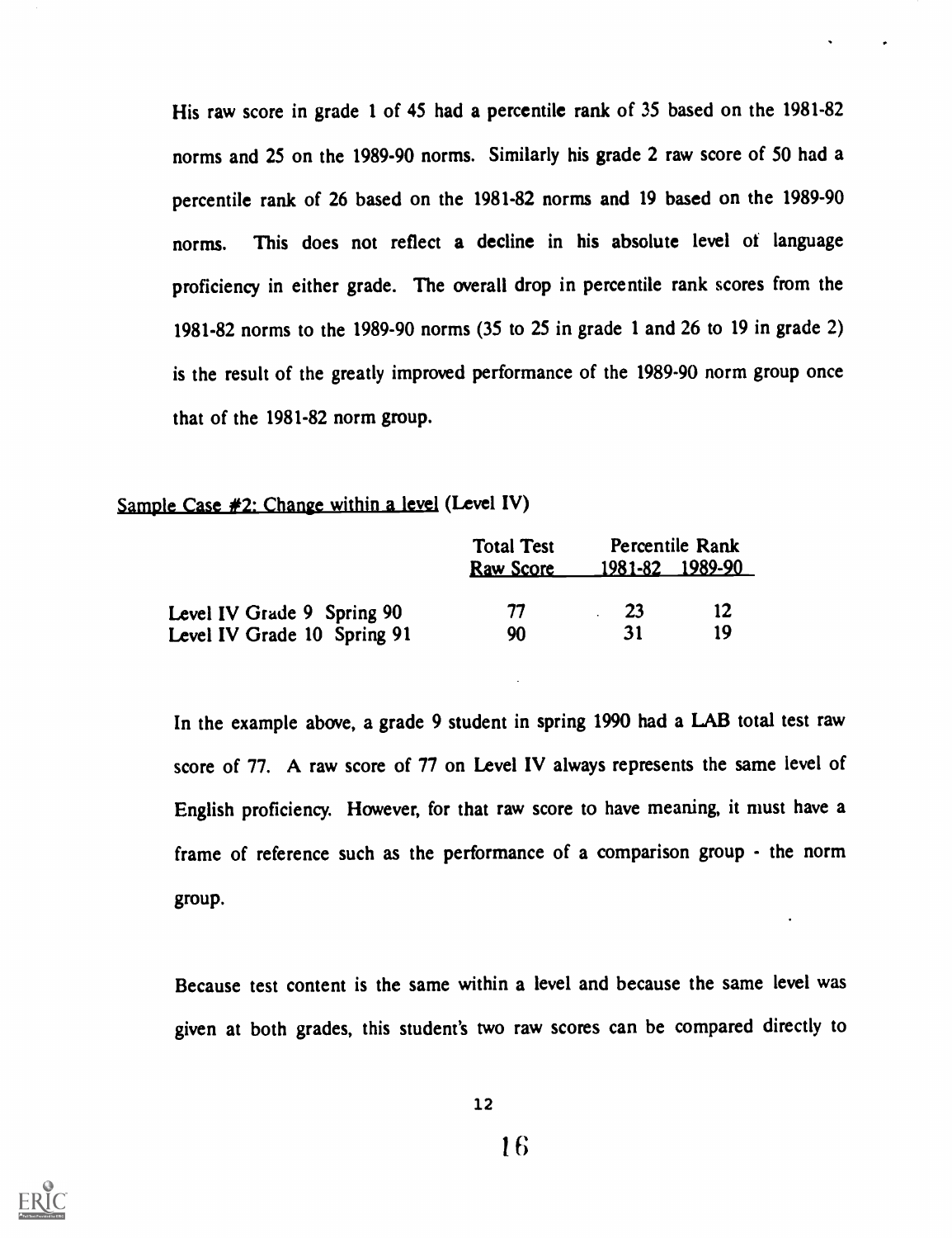determine if a gain in proficiency occurred. For example, his LAB total test raw score of 90 in grade 10 can be compared directly with his 77 in grade 9. This comparison shows that he has gained in English proficiency by 13 raw score points. Based on the 1981-82 norms his percentile rank of 23 in grade 9 and 31 in grade 10 shows that his 13 raw score point gain from grade 9 to grade 10 was greater than that of either norm group. In grade 9 his score of 77 was equal to or better than that of 23 percent of the 1981-82 group but in grade 10 his raw score of 90 was equal to or better than that of 31 percent of that group. This same improvement relative to the norm group is reflected in his percentile rank scores based on the 1989-90 norm group: 12 in grade 9 and 19 in grade 10.

His raw score of 77 in grade 9 had a percentile rank of 23 based on the 1981-82 norms and 12 on the 1989-90 norms. His raw score of 90 in grade 10 had a percentile rank of 31 based on the 1981-82 norms and 19 based on the 1989-90 norms. This does not reflect a decline in his absolute level of language proficiency. Whether one looks at his raw scores or his percentile ranks, his scores showed improvement in grade 10 over grade 9. The overall drop in his percentile rank scores from the 1981-82 to the 1989-90 norms (23 to 12 in grade 9 and 31 to 19 in g:ade 10) is the result of the greatly improved performance of the 1989-90 norm group over that of the 1981-82 group.



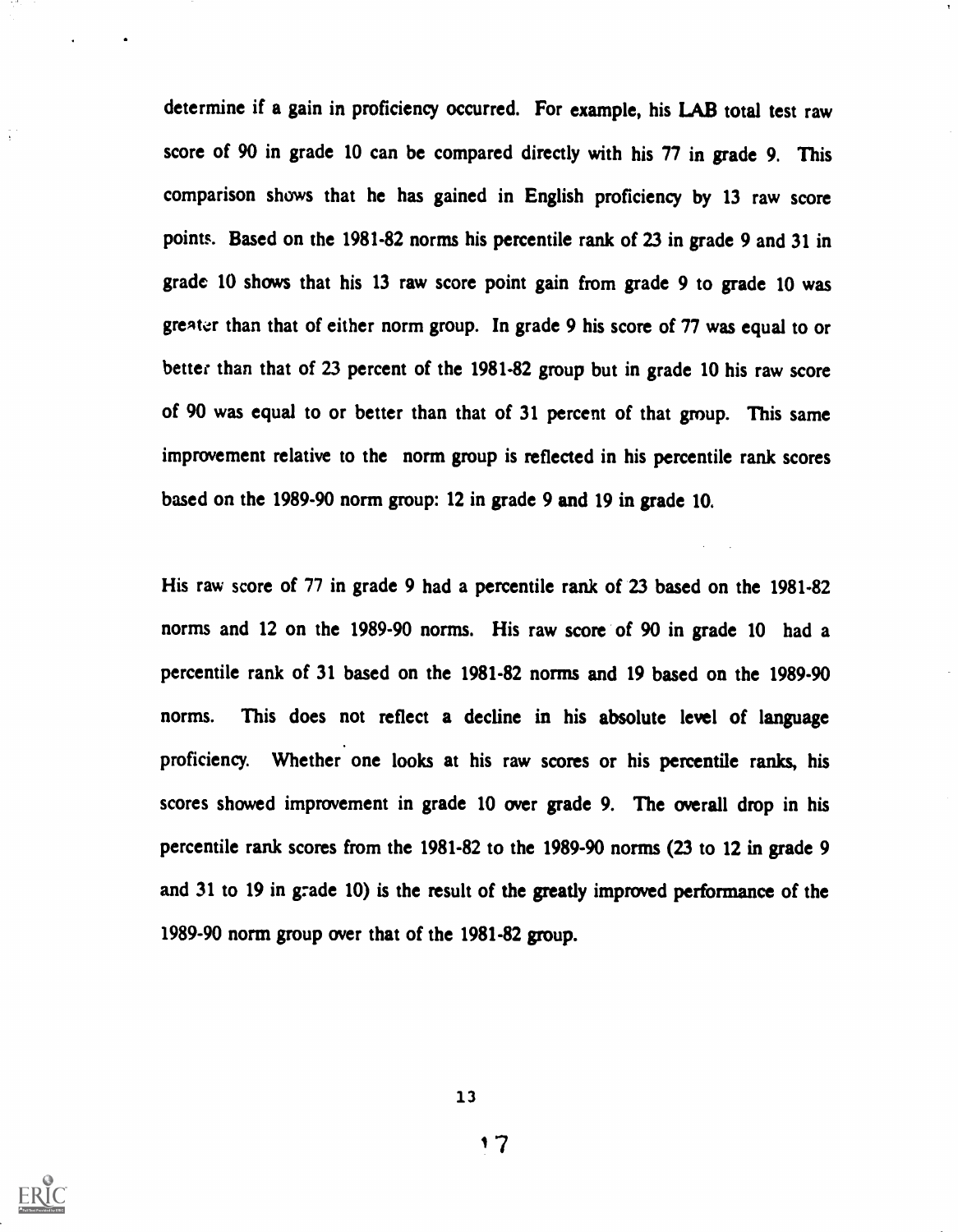## Sample Case  $#3$ : Change across levels (Level II to Level III)

|                             | <b>Total Test</b><br><b>Raw Score</b> |    | Percentile Rank<br>1981-82 1989-90 |
|-----------------------------|---------------------------------------|----|------------------------------------|
| Level II Grade 5 Spring 90  | 75                                    | 26 | 16                                 |
| Level III Grade 6 Spring 91 | 77                                    | 26 | 11                                 |

In the case above, a student in spring 1990 had a Level II grade 5 total test raw score of 75 and in spring 1991 had a Level III grade 6 total test raw score of 77. Because of the different test content at the two levels, the two raw scores cannot be compared directly. However, the Level HI test was constructed to contain more difficult content than that of Level II. Therefore, by maintaining position in grades 5 and 6 at the 26<sup>th</sup> percentile on the 1981-82 norms, it can be assumed that the student showed a difference in proficiency comparable to that attained by the grade 5 and 6 students in the 1981-82 norm group. The introduction of the new 1989-90 norms somewhat complicates the interpretation. This student's level of proficiency as determined by his raw scores was at the 26<sup>th</sup> percentile in both grades 5 and 6 relative to the 1981-82 norm group. However, this same level of proficiency, as determined by his raw scores, was at the 16<sup>th</sup> and 11<sup>th</sup> percentiles relative to the 1989-90 norm group. It should be noted again that this does not necessarily mean a decline in the student's absolute level of proficiency.